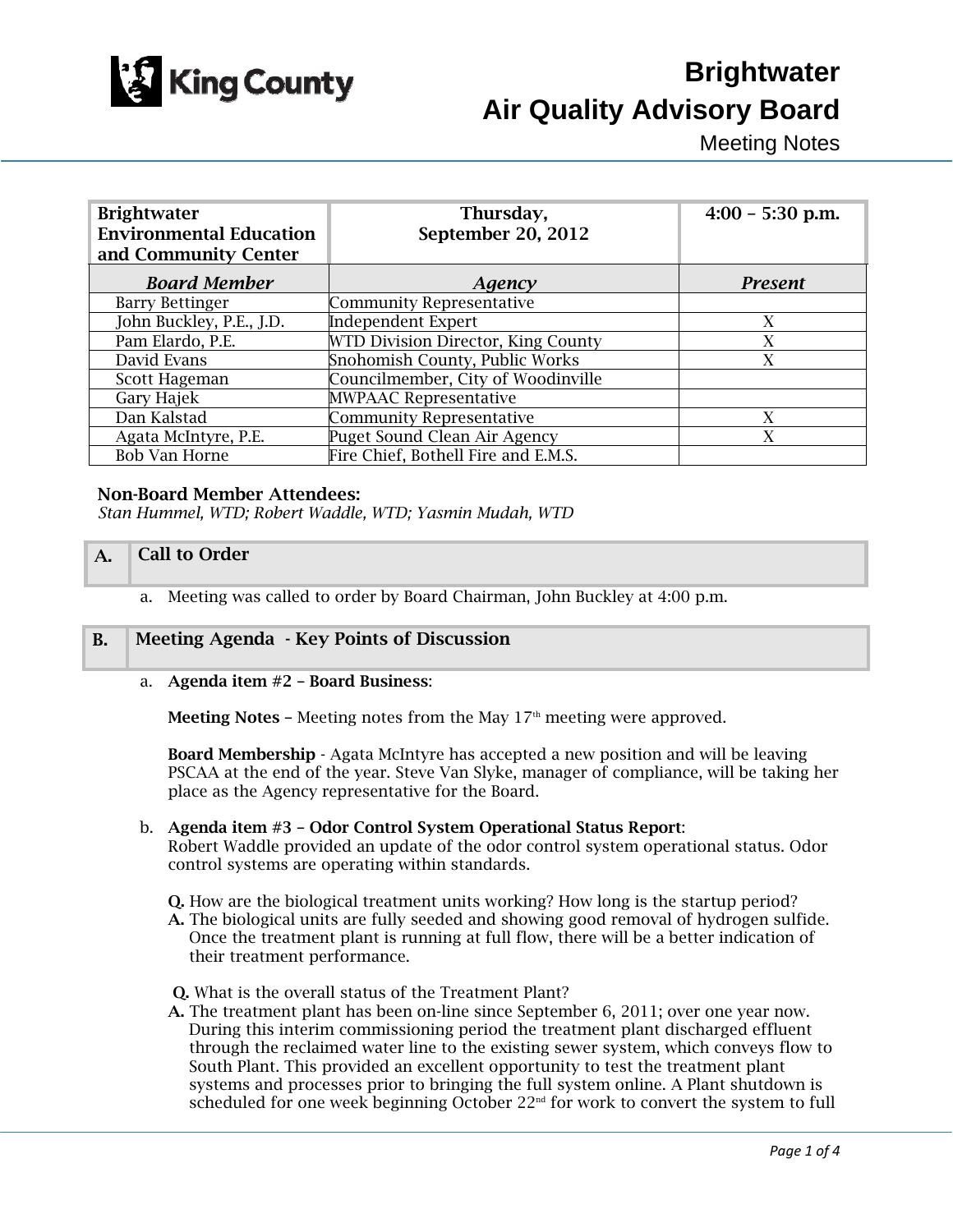

### **Brightwater Air Quality Advisory Board**

Meeting Notes

flow. Once this work is complete the Plant will be restarted and flow will be discharged to Puget Sound. The odor control systems will continue to operate during the shutdown period. The flow will increase from the current 10 to12 mgd to 20 to 23 mgd average daily flow. With the higher loading, we will begin testing the Chemically Enhanced Primary Clarification system. Plant influent flows will be increased gradually to rebuild the biological process. We do not expect an increase in odor production.

- Q. What other King County facilities utilize chemicals for odor control?
- A. Chemical treatment is used at off-site facilities such as pumping stations to control odor formation in pipelines. The stations that feed Brightwater are: North Creek Pump Station – caustic soda; York Pump Station – hypochlorite;; Sammamish, Hollywood, Black Diamond and North Mercer Pump Stations – Bioxide.
- c. Agenda item #4 Report of Complaints and Investigations, Odor Complaint Log: Robert Waddle reported that two odor complaints were lodged since the last Board meeting.

A complaint was filed with PSCAA on June  $29<sup>th</sup>$ . The complaint was received by the County on July 3<sup>rd</sup>. Brightwater operations staff provided PSCAA with wind direction and odor monitoring data at the time of the complaint. Wind data indicated that the complainant's residence was in a downwind direction from the Plant at the time of complaint. Operations personnel confirmed that the exhaust emissions were below 20ppb at the time of the complaint; consequently, odor appeared to be from a source other than Brightwater.

A complaint was received by the Brightwater control room on July  $16<sup>th</sup>$ . The resident described the odor as manure or compost. An investigation was performed by Brightwater operations personnel which noted that the complainant's address was not downwind of the treatment plant at the time of the complaint. H2S stack emissions were well below the 20ppb criteria; therefore, odor appeared to be from a source other than Brightwater. Two voice messages were left with the complainant describing the findings.

- Q. What is the investigation procedure when complaints are received from an outside agency and not timely?
- A. Section 4.5 of the Odor Monitoring and Response Plan identifies the procedures when a complaint from an external agency is received.

### 4. 5 - Procedures when Notified of an Odor Complaint Referred to King County from an External Agency

- 1. Collect and document information on date, time, odor characteristics, and location. Determine if the complainant wishes to be contacted by King County personnel in response to the complaint.
- 2. King County will immediately review control system data to identify if the odor control system was operating within standards at the time the complaint occurred. Document results of investigation.
- 3. Initiate corrective action within 24 hours, using good industrial practices, to correct any problems identified by its investigation.
- 4. Notify referring agency of investigation results and any corrective actions taken.
- 5. Document complaint and results of investigation in External Agency Odor Complaint Log. Maintain records at the Brightwater Plant of all complaints received.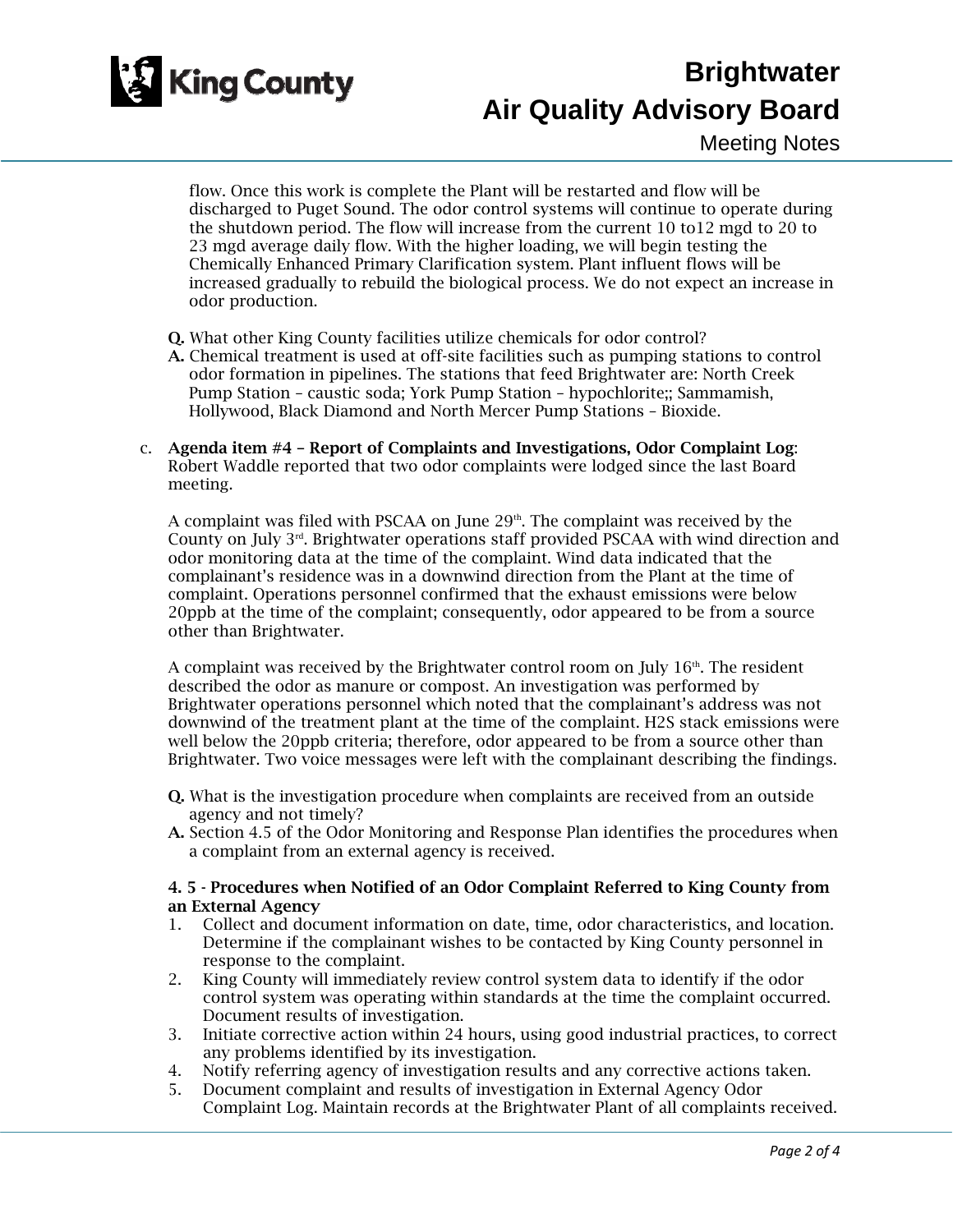

- 6. Send completed forms and reports to the KC odor control database and make available to the Air Quality Advisory Board for review.
- d. Agenda item #5 Report of Property Boundary Odor Monitoring, Odor Monitoring Log:

Robert Waddle provided an update and distributed copies of the Odor Monitoring Log. There were no odors observed or hydrogen sulfide readings believed to be attributable to the Treatment Plant during property boundary monitoring. There were instances when hydrogen sulfide was detected above the 3 ppb detection limit for the Jerome analyzer. Automobile exhaust emissions are believed to be responsible.

Q. How often is property boundary monitoring conducted?

A. Property boundary monitoring has been conducted once a week during the first year of operation.

### e. Agenda item #6 – Update on Sycamore Instrumentation:

Stan Hummel updated the Board on the status of the Sycamore monitoring units. Two documents were presented to the Board – a chronology of the events and findings conducted for analysis of the Sycamore problems and a work plan for pilot testing potential replacements.

King County, design engineers CH2M Hill, and Sycamore have been unable to determine why the equipment is not performing, and have concluded that testing of other hydrogen sulfide monitoring equipment is warranted. A work plan was developed to conduct a three-month pilot test of two units to run in parallel with the Sycamore. The two units to be tested are the Jerome 651 and the Honeywell Chemcassette.

It is anticipated that in April, the County will have enough data and experience with the units to know what the issue is or have developed a recommendation for a replacement unit.

- Q. What is Sycamore's role in participating in the pilot test?
- A. We have had a number of discussions with Sycamore who have volunteered ideas on why spiking has occurred. Sycamore has been notified of our intent to perform a pilot test with other instrumentation. If the existing equipment is replaced, we will look to Sycamore to refund the cost of the instruments.

### Discussion of Detection Limit and Property Boundary Monitoring Verbiage:

There was discussion regarding property boundary monitoring data that could result in a misinterpretation that King County is not meeting odor control standards. The concern expressed is that background property boundary hydrogen sulfide monitoring data sometimes exceeds the 0.8ppb criteria established in the Development Agreement. It was suggested that King County clarify that the 0.8ppb H2S at the property boundary cannot be directly measured since the detection limit for the Jerome Analyzer is 3.0 ppb. The 0.8ppb criteria was chosen because it is at the lower part of the range for detection by humans with sensitive noses. Using a worst case air dispersion ratio of 1:25 (occurring during a combination of stagnant air and inversions), the calculated maximum stack emission is 20ppb (25 x 0.8ppb = 20ppb). The stack air measurement is considered the point of compliance since background levels may exceed 0.8ppb. Also of concern with the 0.8ppb, is that even the most sensitive instrumentation cannot